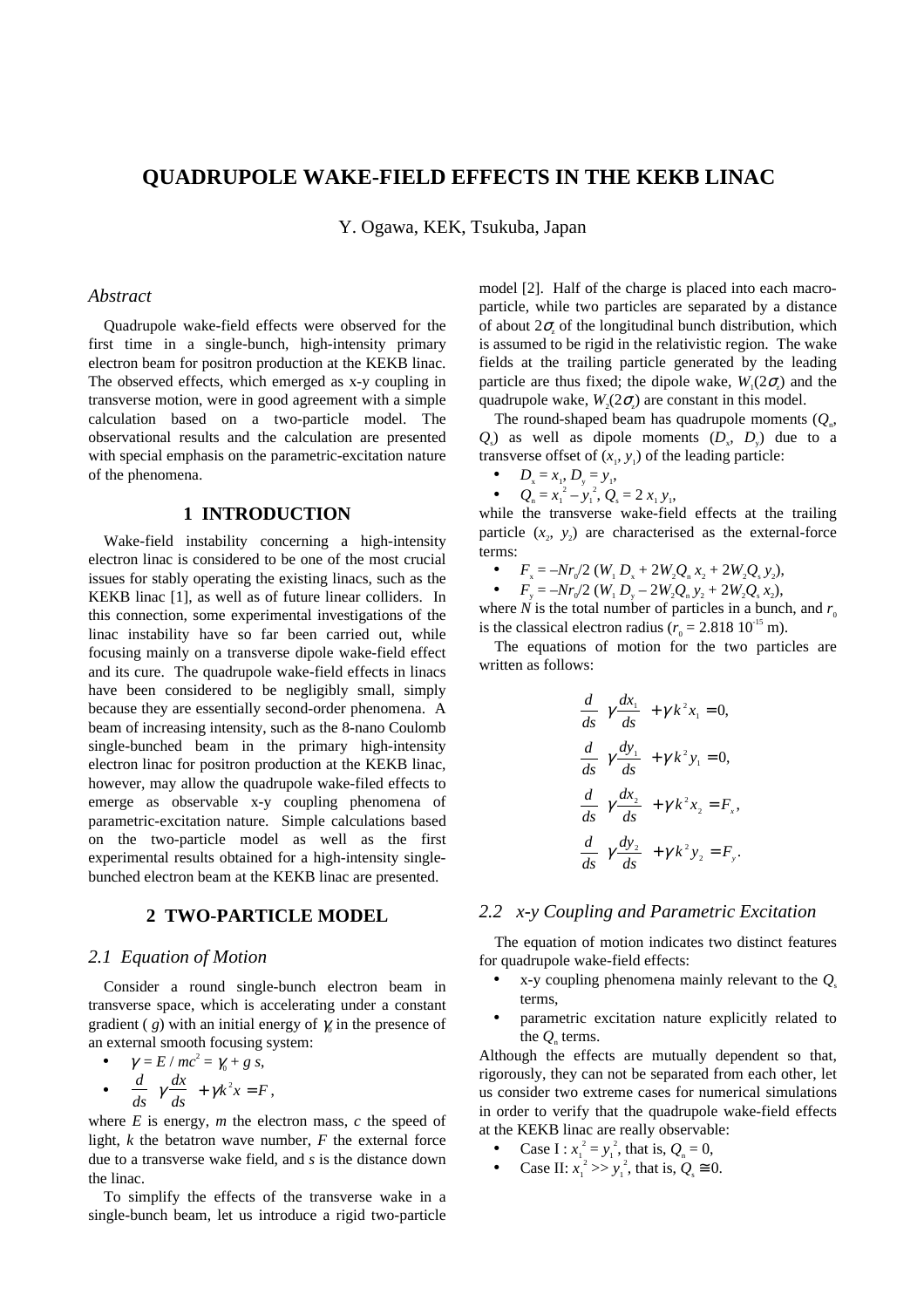#### *2.3 Numerical Simulation*

The linac parameters used for numerical simulations relevant to the KEKB linac operation configuration at the first two sectors, A and B [3], are summarized in Table I:

| <b>Parameter</b>            | <b>Symbol</b>    | <b>Value</b>                |
|-----------------------------|------------------|-----------------------------|
| <b>Number of Particles</b>  | N                | $510^{10}$ (8 nC)           |
| <b>Bunch Length</b>         | σ,               | $1.5 \text{ mm}$            |
| <b>Betatron Wave Number</b> | k                | $2\pi/46$ 1/m               |
| <b>Initial Energy</b>       | $\gamma_{0}$     | 230/0.511                   |
| <b>Energy Gain</b>          |                  | 20/0.511 1/m                |
| Dipole Wake                 | $W_{1}(2\sigma)$ | 4.5 $10^5$ $1/m^3$          |
| Quadrupole Wake             | $W_2(2\sigma)$   | 5.0 $10^9$ 1/m <sup>5</sup> |

| Table 1: Linac parameters |  |
|---------------------------|--|
|---------------------------|--|

Case I:  $Q_n = 0$ 

To clarify the quadrupole wake-field effects, two simulation results with/without  $W_2$  are compared for the same initial conditions:

 $x_1 = y_1 = 0$ ,  $x_1' = y_1' = 0.3$  mrad ( $s = 25.4$  m).

Figure 1 clearly shows mutual x-y coupling effects due to the quadrupole wake. The relative amount of about 12% increase in the orbit oscillation is attributed to the quadrupole wake-field effect.



Fig. 1: Simulations for x-y coupling phenomena due to the quadrupole wake-field effects in linacs. The betatron oscillations were calculated for the KEKB linac by the simulation based on the two-particle model using the linac parameters given in Table I. The initial conditions are set to  $x_1 = y_1 = 0$ , and  $x_1' =$  $y_1' = 0.3$  mrad ( $s = 25.4$  m), corresponding to Case I  $(Q_n = 0)$ . (a)  $W_2 = 0$ , and (b)  $W_2 \neq 0$ . The orbit oscillation in (b) is larger than that in (a) by about 12%, which is attributed to the quadrupole wake-field effects. The dashed line shows a simulation without any wake fields.

Case II:  $Q_s \approx 0$ 

In this case, the initial conditions are set so that the coupling from the vertical to horizontal direction is small enough to evaluate any horizontal effect of parametricexcitation nature:

•  $x_1 = y_1 = 0$ ,  $x_1' = 0.5$  mrad,  $y_1' = 0.01$  mrad ( $s =$ 25.4 m).

It is shown in figure 2 that the horizontal oscillation increases by about 15% due to parametric excitation, while the vertical oscillation also increases by about 13% through x-y coupling from a large horizontal oscillation.



Fig. 2: Simulations for the parametric-excitation nature of the quadrupole wake-field effects in linacs. The betatron oscillations were calculated for the KEKB linac by a simulation based on the twoparticle model using the linac parameters given in Table I. The initial conditions are set to  $x_1 = y_1 = 0$ ,  $x_1' = 0.5$  mrad,  $y_1' = 0.01$  mrad ( $s = 25.4$  m), corresponding to the Case II ( $Q_s \approx 0$ ). (a)  $W_2 = 0$ , and (b)  $W_2 \neq 0$ . The horizontal oscillation increases due to the parametric excitation by about 15% compared to (a), while the vertical oscillation also increases by about 13% through x-y coupling from a large horizontal oscillation. The dashed line shows a simulation without any wake fields.

Through these two simulation cases, it is verified that the quadrupole wake-field effects could emerge as observable phenomena at the KEKB linac.

### **3 OBSERVATION**

The situation in the simulation conditions, however, should not be realistic for a direct observation of the quadrupole wake-field effect at the KEKB linac, since in a real machine the quadrupole wake field  $(W_2)$  could not be eliminated as in simulations, and any comparison with/without  $W_2$  could be totally impossible.